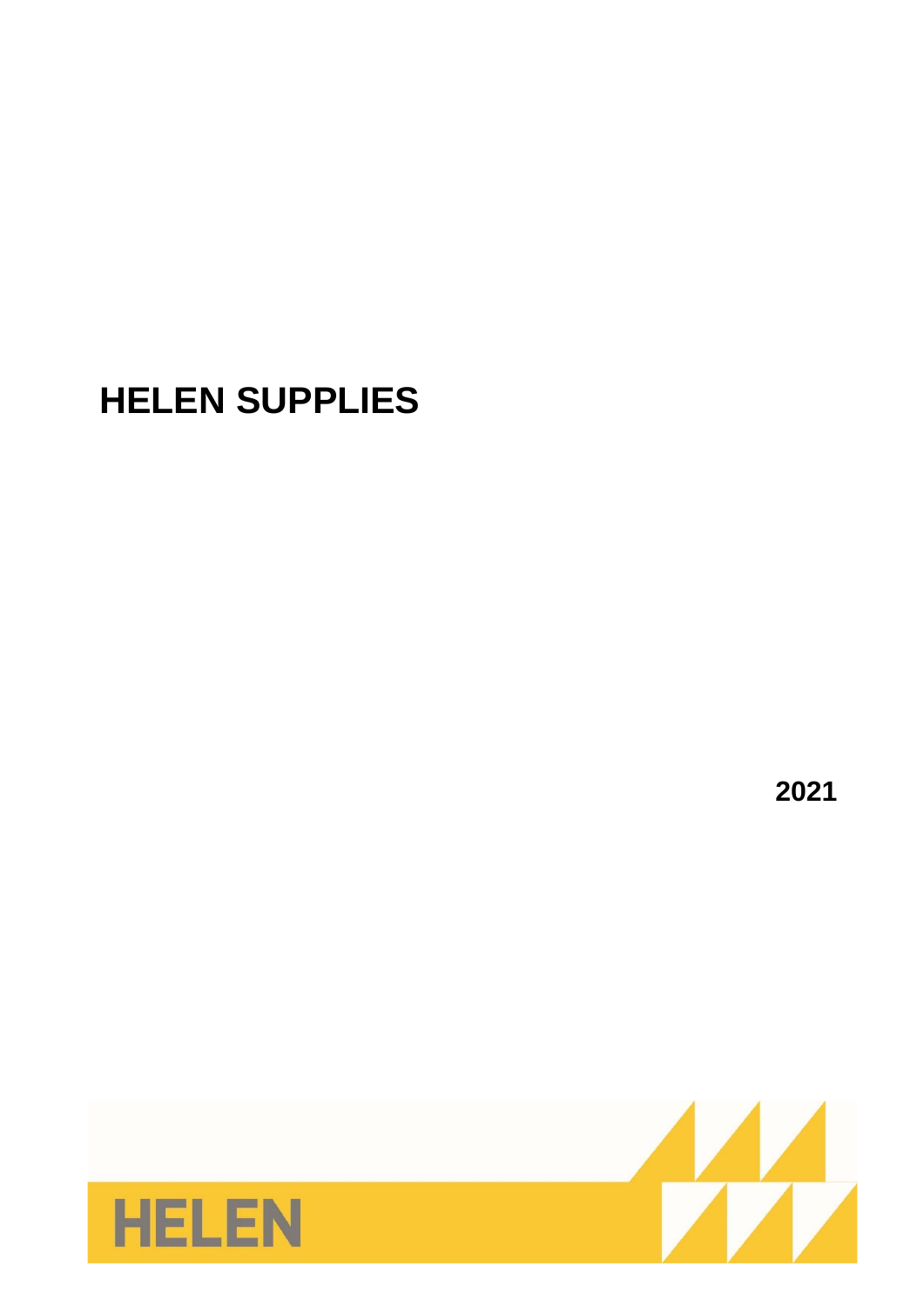

# Content

| 1.  |  |
|-----|--|
| 2.  |  |
| 3.  |  |
| 4.  |  |
| 5.  |  |
| 6.  |  |
| 7.  |  |
| 8.  |  |
| 9.  |  |
| 10. |  |
| 11. |  |
| 12. |  |
| 13. |  |
| 14. |  |
| 15. |  |
| 16. |  |
| 17. |  |
| 18. |  |
| 19. |  |
| 20. |  |
| 21. |  |
| 22. |  |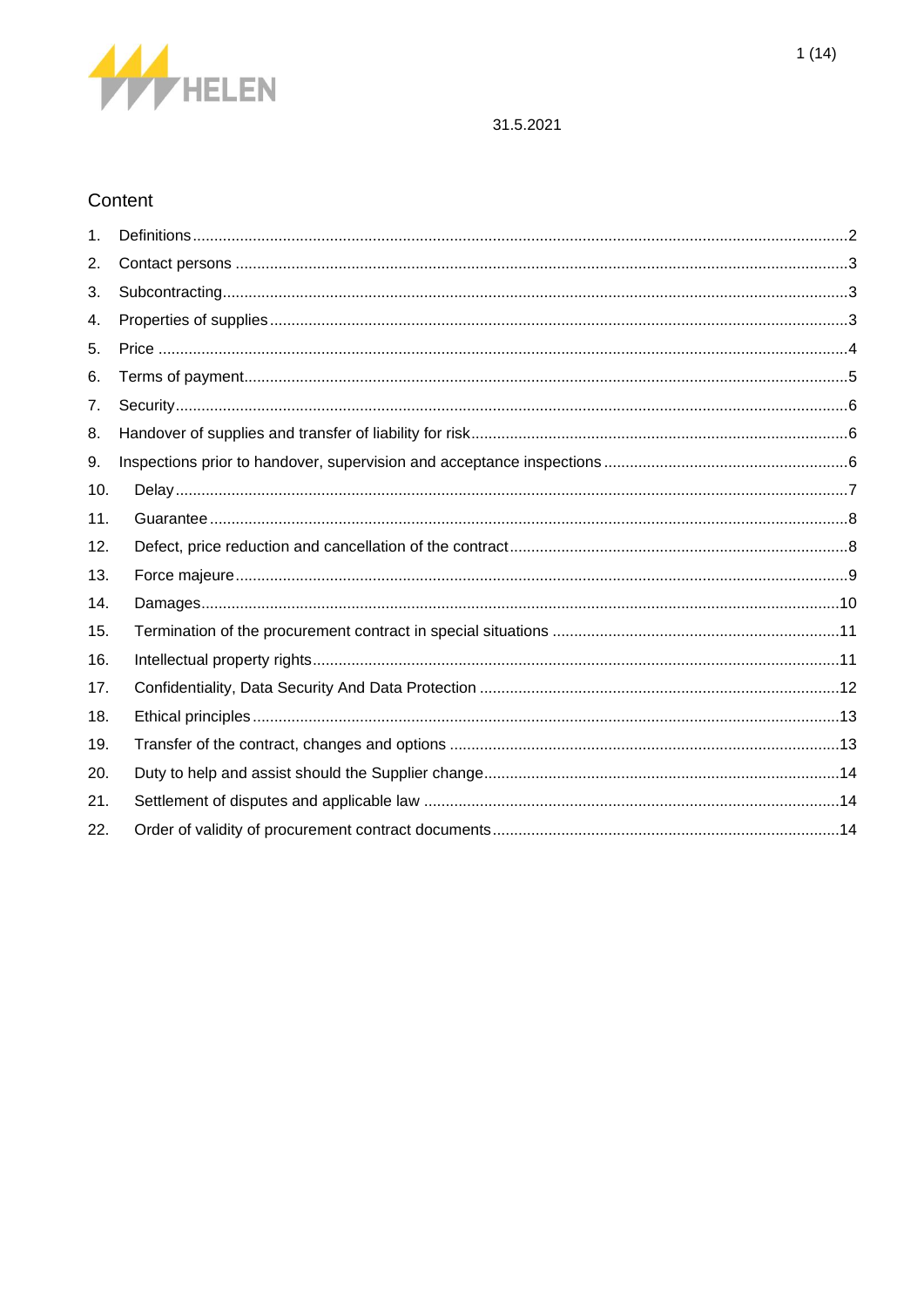

# HELEN SUPPLIES

### <span id="page-2-0"></span>1. Definitions

### 1.1 Subcontractor

A third party contributing to the fulfilment of contractual obligations referred to in the procurement contract.

### 1.2 Document

Documents include operating instructions, manuals, guidelines and other documents required for using the supplies.

#### 1.3 Procurement contract

A contract between Helen and the Supplier for the delivery of supplies in accordance with the terms of contract. Procurement contract means the documents referred to in chapter 21.

#### 1.4 Helen

Helen Ltd or a subsidiary belonging to a group alone or in combination with Helen Ltd.

#### 1.5 Handover

The moment when the supplies have been handed over to Helen in accordance with the delivery terms.

#### 1.6 Change

A change to or additional work agreed with regard to the original scope or content of the delivery.

#### 1.7 Contractual penalty

A penalty separately agreed by the contracting parties which the Supplier is obliged to pay to Helen in cases of breach of contract separately specified by the contracting parties. Helen shall have the right to contractual penalty without having to demonstrate the losses to Helen that arose from the Supplier's breach of contract.

#### 1.8 Supplies

The supplies that are the subject of the procurement contract and the related services, documents and intellectual property rights, if any, to the agreed extent.

#### 1.9 Supplier

The company or other operator which has undertaken to deliver the supplies for Helen.

#### 1.10 Liability for risk

Liability for the destruction, disappearance, deterioration or diminution of the supplies beyond the other contracting party's control.

#### 1.11 Delay penalty

A penalty that the Supplier is obliged to pay to Helen in the event of delay caused by the Supplier.

### 1.12 Defect

If the supplies do not meet the requirements set in chapter 4, they are defective.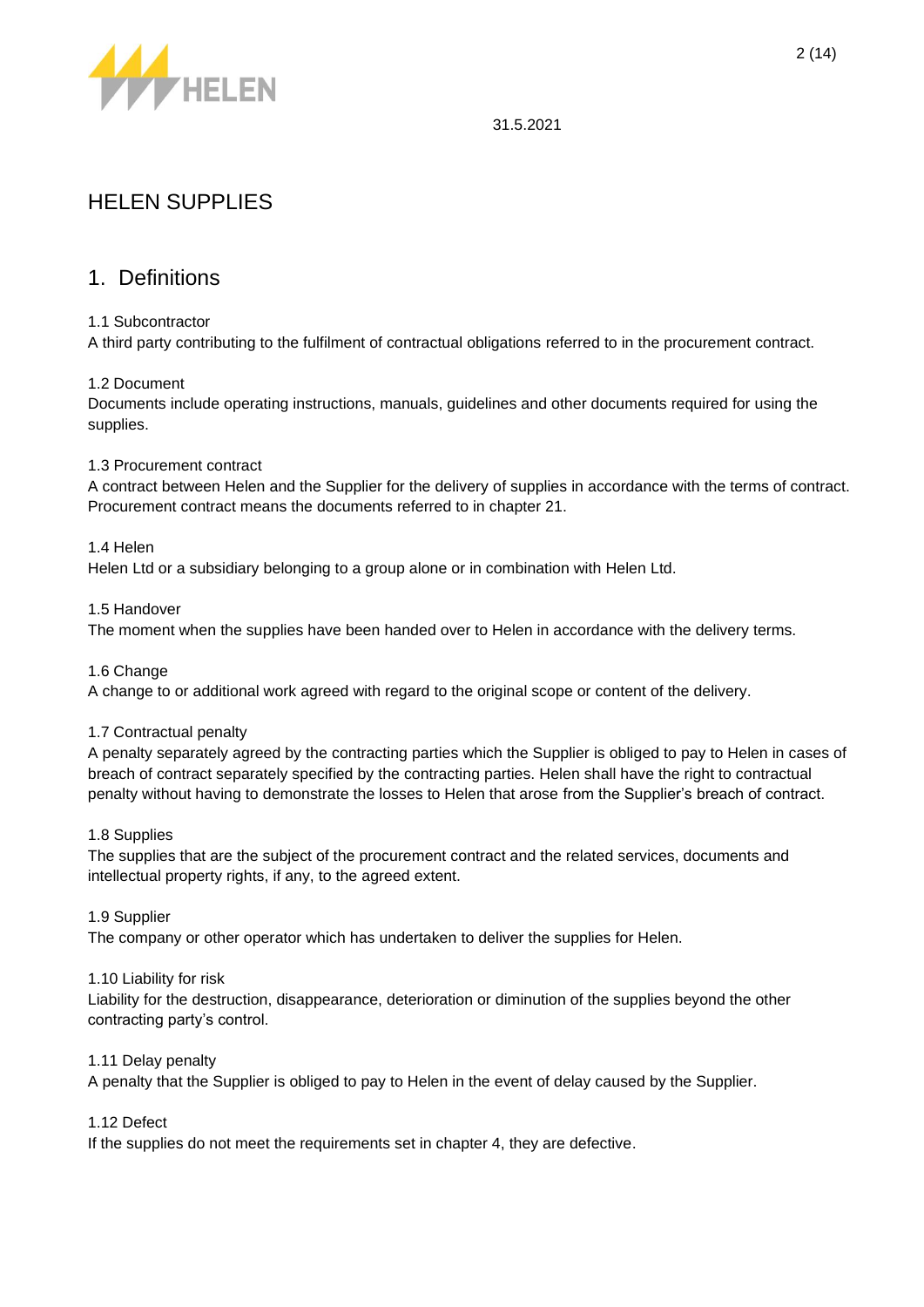

# <span id="page-3-0"></span>2. Contact persons

2.1 Both contracting parties shall nominate a contact person whose task it is to supervise and monitor the implementation of the procurement contract and to communicate on issues relating to its implementation. Unless otherwise agreed, the contact person has no right to change the procurement contract. A contracting party must inform the contact person of the other contracting party without delay and in writing if a contact person changes.

# <span id="page-3-1"></span>3. Subcontracting

3.1 The Supplier bears overall responsibility for meeting the obligations under the procurement contract, regardless of whether the Supplier is using subcontractors.

3.2 The Supplier has the right to use subcontractors to fulfill its contractual obligations. The Supplier shall be responsible for the work of the subcontractor as if it were its own and for ensuring the subcontractor's compliance with obligations under the procurement contract.

3.3 The Supplier has no right to change a subcontractor named in the procurement contract or a subcontractor contributing to the fulfilment of fundamental contractual obligations without Helen's consent.

3.4 If, however, a subcontractor named in the procurement contract or a subcontractor contributing to the fulfilment of fundamental contractual obligations is unable to contribute to the fulfilment of obligations under the procurement contract for reasons independent of the Supplier or through force majeure, the Supplier has the right to replace the original subcontractor with another subcontractor able to offer corresponding resources and quality that meets with Helen's approval. Helen may only refuse to accept a replacement subcontractor proposed by the Supplier for a justified reason. If the Supplier is unable, within a reasonable period of time, to propose a replacement subcontractor that Helen can approve, Helen shall have the right to terminate the procurement contract with six (6) months' notice.

3.5 Upon request of Helen, the Supplier shall provide an account of the subcontractors it uses.

3.6 Should Helen so require, the Supplier is obliged to replace a subcontractor who is subject to the mandatory criteria for exclusion referred to in section 84 of the Act on public contracts by contracting authorities in the water, energy, transport and postal services sectors (1398/2016), even if the criteria arose after the beginning of the contractual relation. If it is impossible to replace the subcontractor, Helen has the right to terminate the procurement contract with immediate effect.

# <span id="page-3-2"></span>4. Properties of supplies

4.1 The type, quantity, quality and other properties of supplies must correspond to that which has been agreed. The supplies must also correspond to the information provided on them to the Supplier.

4.2 Unless otherwise agreed, the supplies must be suitable for the purpose for which such supplies are generally used or be suitable for the specific purpose for which the supplies are intended to be used if the Supplier has been made aware of this purpose. The quality of supplies must at least correspond to any samples and specimens delivered to the customer in advance.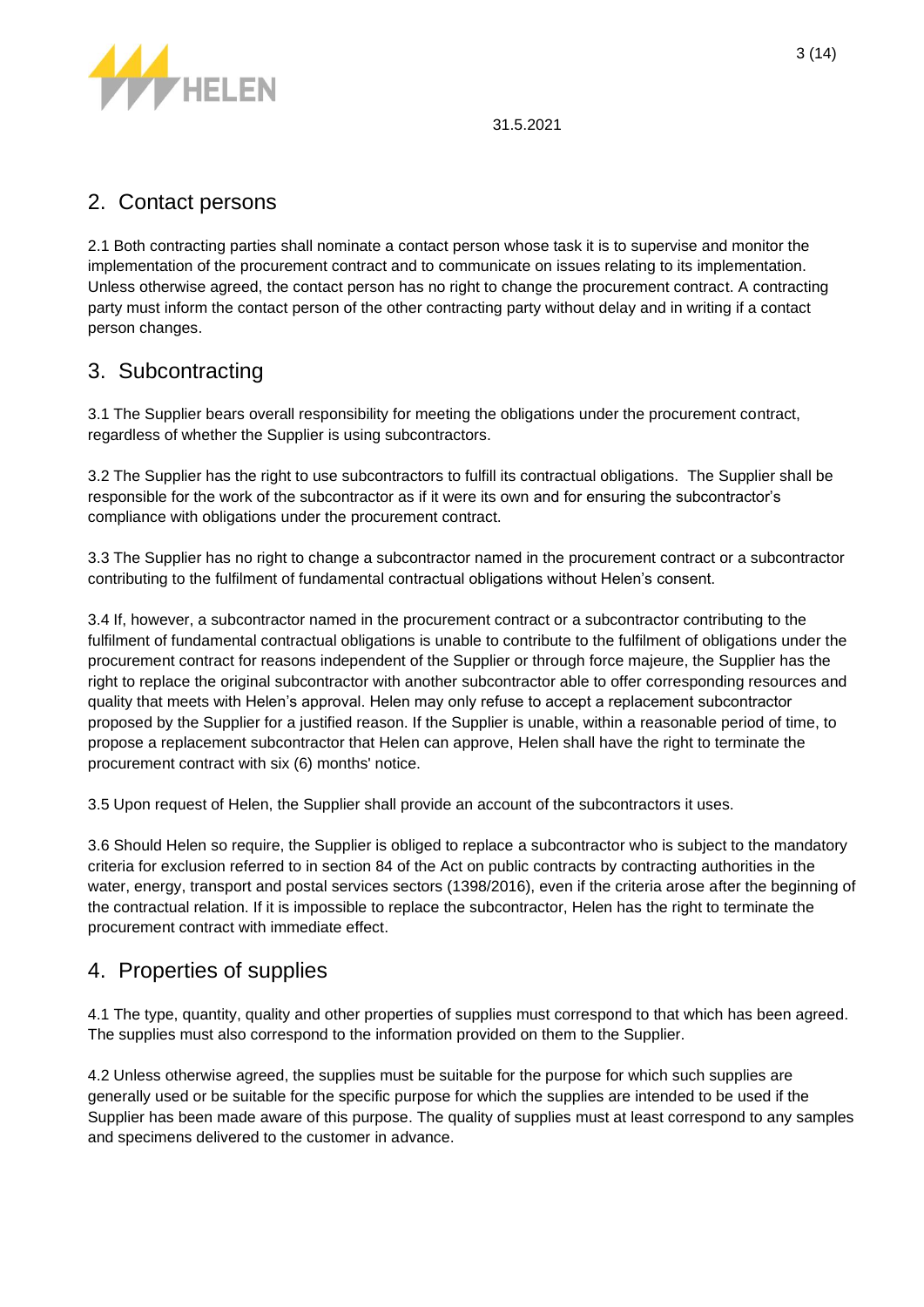

4.3 The supplies must fulfil the regulations of the European Union's mandatory legislation and of Finnish laws and decrees, as well as regulations issued by the authorities with respect to, for example, structure, equipment, occupational and fire safety, and electrical safety.

4.4 The supplies must be accompanied by all certificates, permits and other documents that are to be acquired by the Supplier and which are needed for using the supplies.

4.5 The Supplier must deliver to Helen drawings and instructions and other information and documents included in the contract which are needed for the installation, repair, maintenance and use of the supplies. The information and documents must be in the Finnish language unless Helen has approved the delivery of these in another language.

4.6 The Supplier shall guarantee the availability of maintenance and spare parts for the supplies at reasonable prices and terms in the prevailing circumstances. Unless otherwise agreed, maintenance and spare parts must be available for a period corresponding to the general useful life of the supplies.

4.7 The Supplier may, with the consent of Helen, replace the supplies specified in the procurement contract with other supplies. The replacement supplies must fulfil the requirements stipulated in the procurement contract and their properties must correspond with those of the original supplies. The Supplier must deliver replacement supplies at a price no greater than that of the original supplies.

### <span id="page-4-0"></span>5. Price

5.1 The price shall be fixed for 12 months from the beginning of the contract period unless otherwise agreed. The price does not include value-added tax.

5.2 The Supplier shall invoice value-added tax in accordance with the Value-Added Tax Act in force.

5.3 The price shall include all costs incurred from providing the supplies and service, including travel and accommodation costs, daily allowances, overtime compensation and any indirect taxes and fees, excluding value-added tax, payable by the Supplier and applicable at the deadline for tenders.

5.4 Unless otherwise agreed, the Supplier shall not be entitled to levy minimum delivery or invoicing charges.

5.5 Any advance payment shall be considered a fixed part of the contract price.

5.6 The Supplier shall have the right to take into consideration in the price direct costs arising from new public fees decreed by the authorities or increases of existing fees that take place after the submission of the tender and directly influence the supplies provided for Helen, provided that they were not known about when making the tender and that the Supplier is able to demonstrate grounds for the price change. In that case, the price of the supplies shall change accordingly from the date when the abovementioned changes enter into force. The Supplier has the aforementioned right even in the case where the price is fixed. Should Helen so demand, the Supplier is also obliged to observe in the price any changes caused by the elimination or reduction of such fees.

5.7 The Supplier has the right to change the price of the supplies during the contract period when the following conditions are met:

− The price change is based on general cost development;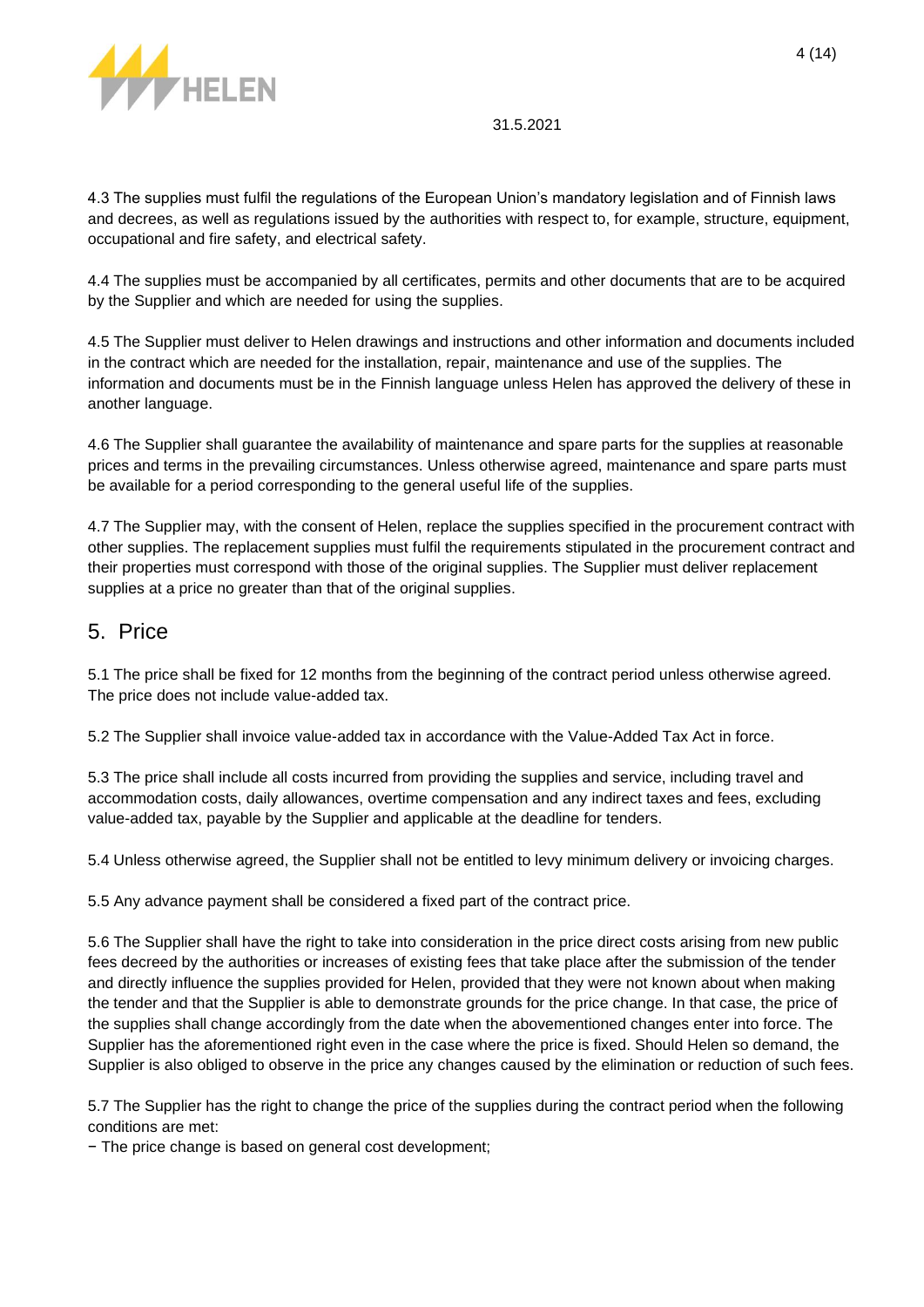

− The grounds for the price change have arisen after the procurement contract was signed;

− The grounds for the price change have a direct impact on the price of the supplies in accordance with the procurement contract; and

− The grounds for the price change are not attributable to the Supplier's own conduct.

The Supplier must submit the proposal for a price change in writing at least three (3) months before the price change enters into force. The price change may enter into force at the earliest after 12 months from the beginning of the contract period or a previous price change based on the Supplier's initiative. The Supplier must present to Helen an appropriate and detailed explanation of the reasons for the cost development and price change.

5.8 Helen has a similar right to propose a price change during the contract period when the conditions referred to in section 5.7 are met. Helen must submit the proposal for a price change in writing at least three (3) months before the price change enters into force. The price change may enter into force at the earliest after 12 months from the beginning of the contract period or a previous price change based on Helen's initiative. Helen must present upon request an appropriate and detailed explanation of the reasons for the cost development and price change.

5.9 If the contracting parties are unable to agree unanimously on a price adjustment, both parties have the right to terminate the procurement contract with six (6) months' notice. Notice must be given in writing before the new prices enter into force. Prices valid before the price adjustment proposal was submitted will apply during the notice period.

# <span id="page-5-0"></span>6. Terms of payment

6.1 The Supplier will primarily use electronic invoices in invoicing Helen.

6.2 The due date of electronic invoices is 30 days from the arrival of an acceptable invoice.

6.3 Unless otherwise agreed, the Supplier shall be entitled to send an invoice for agreed payments when the supplies have been delivered. Regular payments shall be invoiced at agreed invoicing intervals in arrears. Invoices must include an itemization of the grounds for invoicing.

6.4 If Helen fails to pay an invoice by the due date, the Supplier shall have the right to charge interest on arrears in accordance with the Interest Act (633/1982) and reasonable collection costs.

6.5 The Supplier shall have the right to cease fulfilment its contractual obligations if a clear and uncontested payment is delayed for more than thirty (30) days and the delayed payment is substantial. The Supplier must notify Helen in writing of such a cessation at least fifteen (15) days before implementing it. The notification can be made immediately in the case of neglect.

6.6 Helen shall have the right to withhold from an unpaid sum costs arising from the repair of defective supplies or from the procurement of new, corresponding supplies due to a delay of supplies, as well as any delay penalty under the procurement contract or other possible contractual penalty and guarantee period security alongside interests accumulated for the advance payment in case of delay or termination.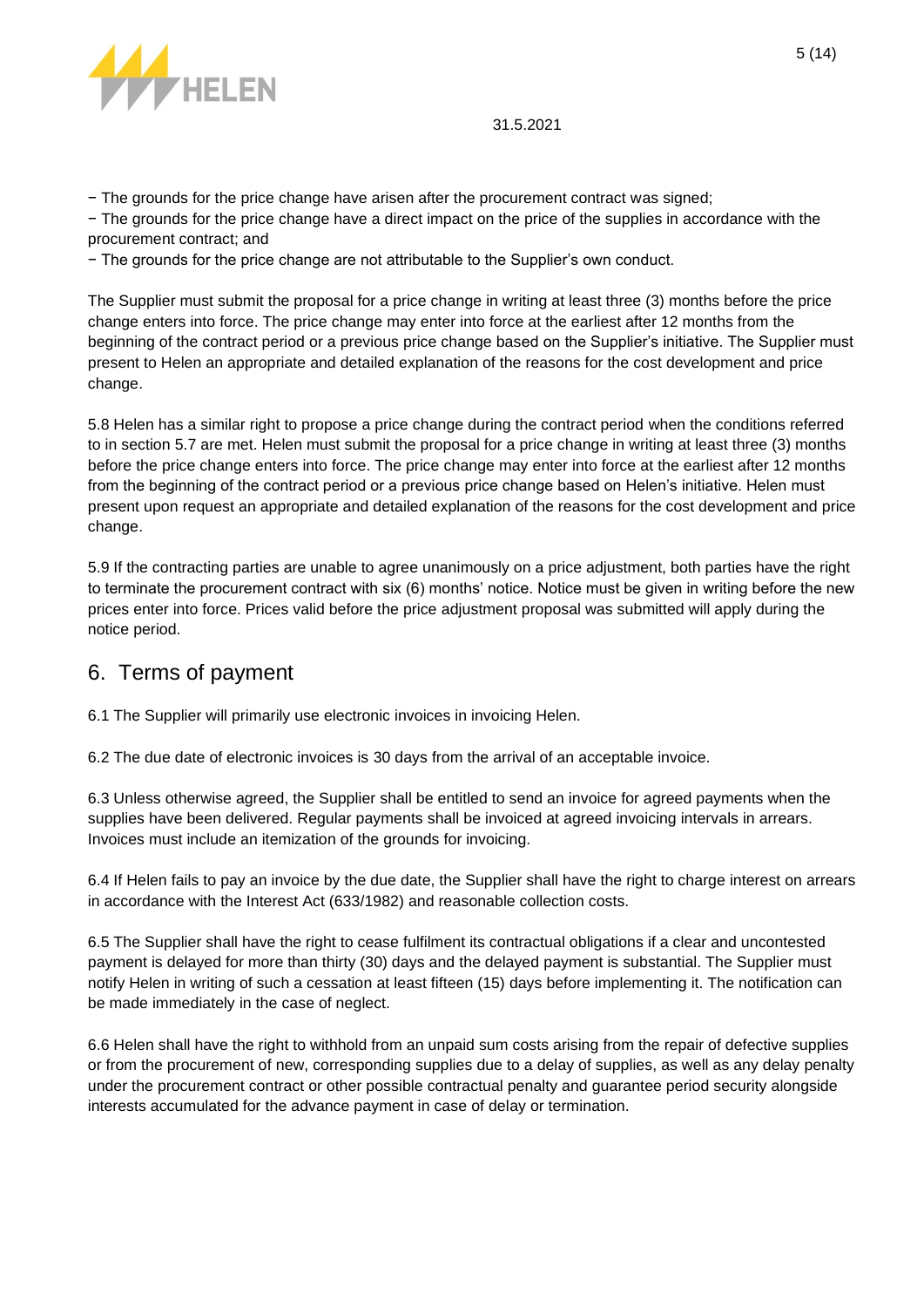

# <span id="page-6-0"></span>7. Security

7.1 If the customer is required under the procurement contract to make an advance payment, the Supplier must, before the advance payment is made, post security to the satisfaction of the customer, which must be at least as much as the advance payment. The security must be valid for at least one month beyond the delivery time specified in the procurement contract. The Supplier must extend the validity of the security in the event of the delivery being delayed.

7.2 If security for the guarantee period has been agreed, the Supplier must before the guarantee period begins post security to Helen's satisfaction which must be at least ten (10) per cent of the contract price, excluding value-added tax. The security must remain valid for at least one month beyond the expiry date of the guarantee period.

7.3 A bank deposit made in Helen's name or an absolute suretyship granted by a sound financial or insurance institution or other security acceptable to Helen shall primarily be accepted as security for any advance payment or guarantee period.

7.4 The Supplier shall be responsible for all costs arising from acquiring the security.

# <span id="page-6-1"></span>8. Handover of supplies and transfer of liability for risk

8.1 The Supplier shall hand over the supplies to Helen at the time specified in the procurement contract. The supplies or part thereof must not be handed over before the agreed time without Helen's consent.

8.2 Unless otherwise agreed, the delivery terms are "Delivered duty paid" (DDP, Incoterms 2010).

8.3 The liability for risk transfers to Helen when the supplies have been handed over to Helen in accordance with the delivery terms.

8.4 If the supplies are not handed over at the right time and this is due to Helen or a factor on the part of Helen, liability for risk shall be transferred to Helen when the Supplier has performed what the handover requires from the Supplier, and Helen has been notified of the matter in writing. The Supplier may not, without Helen's consent, insure at Helen's cost supplies whose risk lies with Helen under the procurement contract.

8.5 The Supplier shall be liable for such supplies, parts and accessories of Helen that Helen has transferred to the Supplier's possession for storage, repair or further processing.

### <span id="page-6-2"></span>9. Inspections prior to handover, supervision and acceptance inspections

9.1 Helen has the right to inspect the supplies prior to their handover.

9.2 The inspections and control performed by Helen before handover will not limit the Supplier's obligations and liability.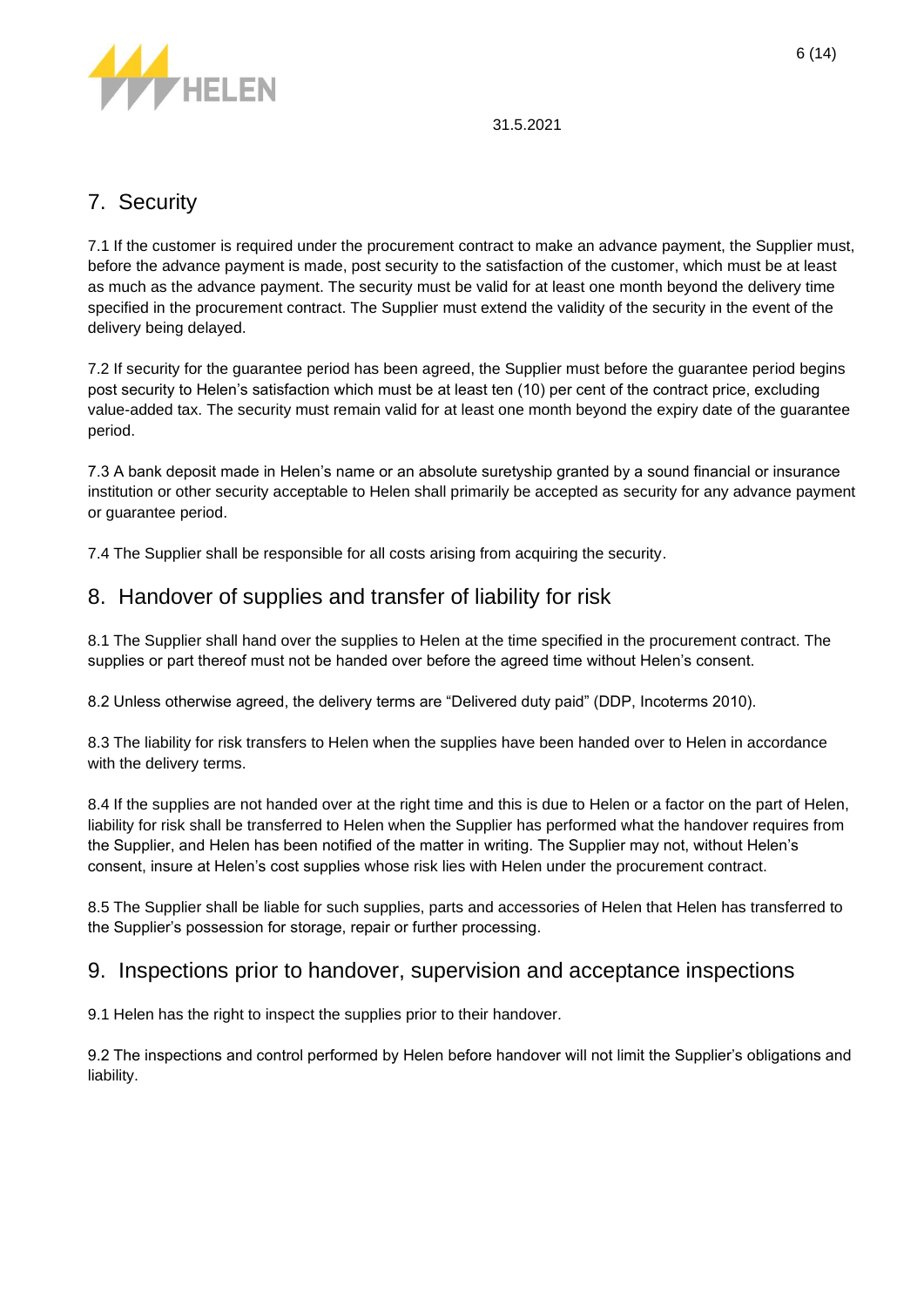

9.3 After the handover of the supplies, Helen shall perform an acceptance inspection as soon as circumstances permit. The supplies will be deemed approved unless Helen makes a claim concerning a defect in them within a reasonable period.

9.4 The Supplier and Helen both have a general obligation to cooperate in furthering inspections and the acceptance inspection. Each contracting party is responsible for their expenses arising from inspections.

9.5 Any defects perceived in inspections and the acceptance inspection must be removed by the Supplier at its own expense without unreasonable delay. Helen is under no obligation to reimburse the Supplier the costs arising from supplies that become unserviceable or lose value in the course of a normal inspection.

9.6 If there is a defect in the supplies, the Supplier will be responsible for all costs arising to Helen from repeating the inspection, handling and transport.

# <span id="page-7-0"></span>10. Delay

10.1 If a contracting party realizes that it will be delayed in the delivery or in its obligations or considers a delay probable, the delaying contracting party must, immediately and in writing, notify the other contracting party of the delay and its impact on the fulfilment of the procurement contract. In the event of delay on the Supplier's part, the Supplier must notify Helen of a new delivery time as soon as possible.

10.2 A delay in installation and start-up as well as a delay in the supply of other information necessary for use or other information required by the procurement contract will be regarded as equivalent to a delay in delivery.

10.3 If the delivery is delayed for a reason caused by the Supplier, Helen has the right to a delay penalty. Helen shall have the right to a delay penalty without having to demonstrate that the Supplier's delay would have resulted in losses for Helen. Unless otherwise agreed, the delay penalty shall be one (1) per cent of the value, excluding value-added tax, of the delayed delivery for every beginning seven (7) day period by which the Supplier exceeds the agreed due date. The delay penalty will be charged for a maximum of ten (10) weeks. In addition to the delay penalty, Helen has the right to compensation for damages for losses caused by the Supplier's delay, in accordance with chapter 14.

10.4 If Helen has made an advance payment and delivery is delayed for a reason caused by the Supplier, the Supplier will be obliged to pay annual interest for the delay period according to the Interest Act for the part of the advance payment that corresponds to the value of the delayed supplies.

10.5 On the basis of delay, Helen has the right to withhold payment for the supplies. Helen may not, however, withhold a sum that apparently exceeds the claims to which he is entitled on the basis of the delay.

10.6 If the Supplier's performance is delayed and the delay is of essential significance for Helen with regard to the nature of the supplies, Helen shall have the right, at the Supplier's expense, to acquire substitute supplies of a corresponding standard from a third party (right to cover purchase). Helen shall seek to inform the Supplier about using the right before acquiring the substitute supplies.

10.7 A procurement contract can be terminated on the basis of substantial delay in accordance with paragraph 12.7.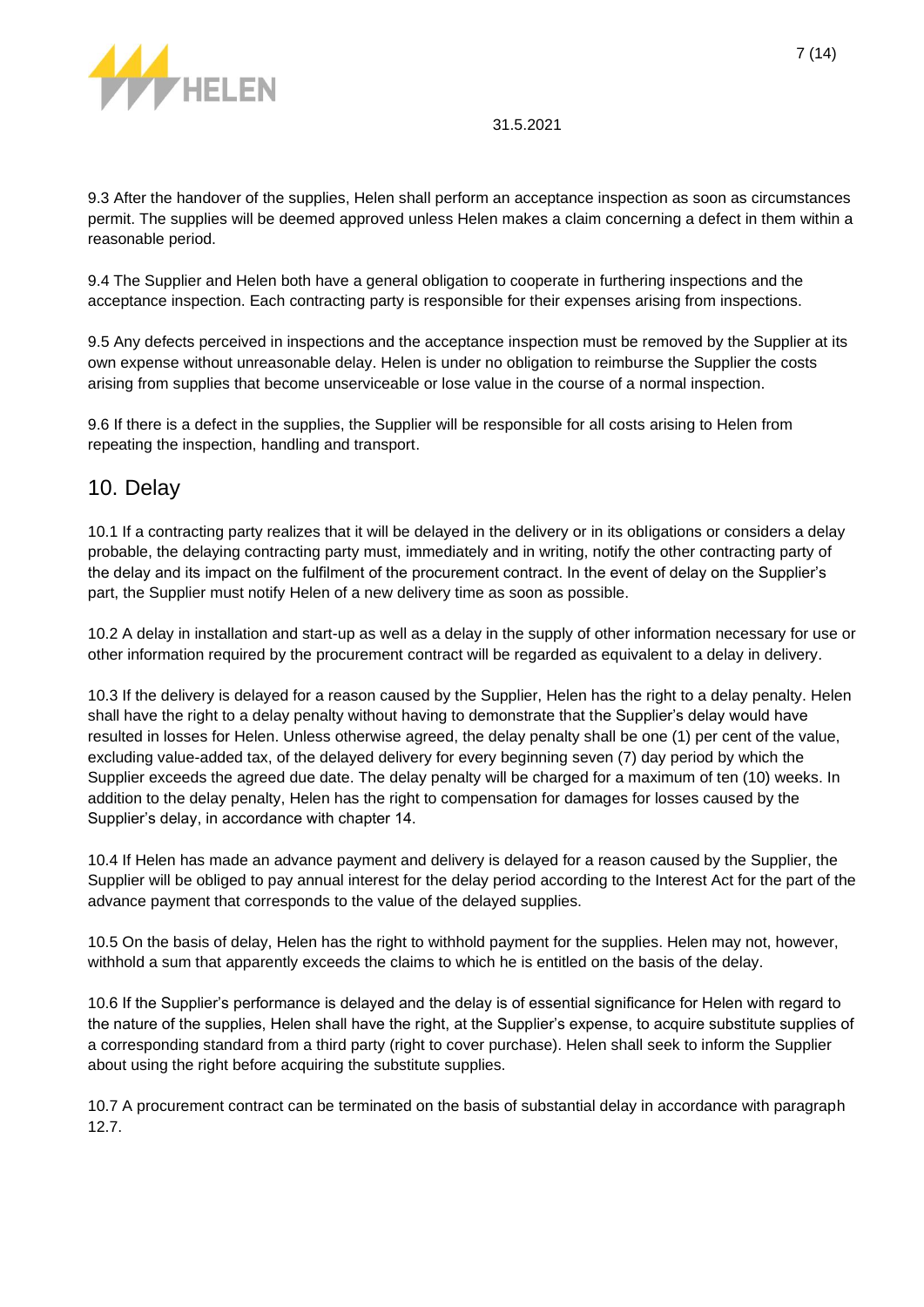

10.8 Helen has the right to withhold interests and costs referred to in paragraphs 10.3, 10.4 and 10.6, in accordance with paragraph 6.6, due to a delay in supplies.

### <span id="page-8-0"></span>11. Guarantee

11.1 The guarantee period shall be 24 months, unless otherwise agreed. The guarantee period begins from the day on which the supplies were handed over to Helen. Should Helen find the supplies defective in the acceptance inspection, the guarantee will only begin from the day on which the Supplier has remedied the defect.

11.2 The guarantee will cover all defects that appear during the guarantee period. The guarantee will not, however, cover defects that arise from the supplies being used contrary to operating instructions or otherwise incorrectly.

11.3 The Supplier is obliged, without delay and at its own expense, to remove all defects that appear during the guarantee period or to deliver new supplies to replace the defective ones. Repairs under guarantee also include amendments corresponding to the repair in documents relating to the supplies.

11.4 Unless otherwise agreed, the guarantee period of the supplies will be extended by the amount of time that the supplies could not be used due to a defect. The length of the guarantee period will, however, be at most twice that of the original guarantee period.

11.5 If, during the guarantee period, a defect appears in the supplies and there is justified reason to assume that the same defect will also appear in other supplies (typical defect), the Supplier is obliged to remedy this defect in all supplies that have been and will be delivered.

11.6 Helen must deliver supplies for repair under guarantee to the location in Finland indicated by the Supplier. The Supplier will be responsible for costs relating to the repair under guarantee as well as for expenses arising from the delivery and return of the supplies for repair under guarantee.

11.7 If the Supplier fails to fulfil its warranty obligations within a reasonable time of Helen having informed about a defect, Helen has the right to have the necessary repairs made by a third party and demand the costs incurred as damages from the Supplier in accordance with Section 14. Helen must inform the Supplier in advance of the intention to have the repairs made by a third party. Helen has the right to demand a price reduction instead of repairs.

11.8 Even after the guarantee period, the Supplier is obliged, without delay after being notified, to remove, at its expense, defects appearing in the supplies which were present in the supplies when risk transferred to Helen and which Helen could not reasonably have noticed in the acceptance inspection or during the guarantee period.

# <span id="page-8-1"></span>12. Defect, price reduction and cancellation of the contract

12.1 The defectiveness of supplies shall be assessed based on the properties of the supplies when liability for risk is transferred to Helen. The Supplier is responsible for a defect that was present in the supplies at this time, even if the defect is detected later.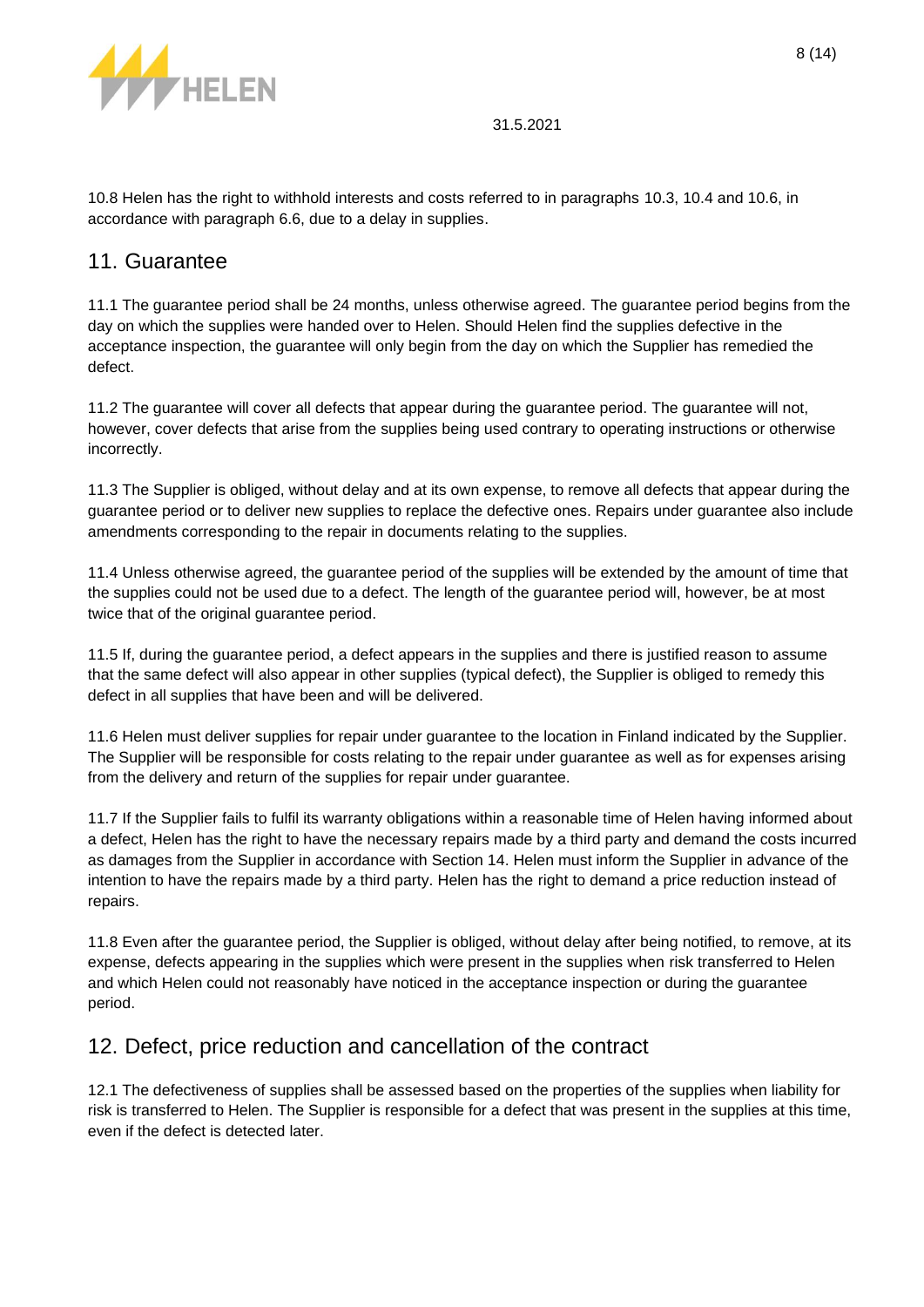

12.2 If the supplies have a defect, Helen must inform the Supplier about the defect within a reasonable period of the defect being detected or of the time it should have been detected.

12.3 The Supplier must inform Helen about receipt of the notification of defect and initiation of measures no later than 14 days after receiving the notification.

12.4 If a defect observed in the supplies is one that prevents taking the supplies into their intended use, Helen is entitled to withhold payment of the purchase price until the Supplier has removed the defect.

12.5 If there is a defect in the supplies, the Supplier will examine the cause of the defect at its own expense and rectify it without delay. The Supplier may be released from liability by demonstrating that the defect did not arise from a factor within the Supplier's responsibility. In such a case, the Supplier is entitled to charge for investigating and rectifying the defect in accordance with the usual price list.

12.6 If the Supplier has not repaired a defect or supplied a replacement product in accordance with agreed terms and conditions, Helen shall have the right to a price reduction from the Supplier.

12.7 Each contracting party may cancel the procurement contract completely or partly if the other contracting party has substantially violated its contractual obligations or it is evident that a substantial breach of contract will take place. A substantial breach of contract shall be deemed to be, for example, that the supplies do not correspond to those agreed and the defect, or the consequences the defect caused to Helen, are more than minor and the defect, despite Helen's reminder, is not immediately remedied or the defects occur repeatedly. A substantial delay in performance by a contracting party or repeated delays also constitute a substantial breach of contract.

12.8 If Helen has made an advance payment, the Supplier shall, when the procurement contract is cancelled, pay back to Helen the advance payment it received plus interest calculated according to the Interest Act from the date the advance payment was made, to the repayment date.

12.9 If a defect caused by the Supplier cannot be remedied or if the Supplier fails to remedy the defect within a reasonable period of time, Helen shall have the right, at the Supplier's expense, to have the supplies repaired by a third party or acquire substitute supplies of a corresponding standard from a third party (right to cover purchase). Helen shall seek to inform the Supplier about using the right before making the cover purchase.

12.10 Helen has the right to withhold interests and costs referred to in paragraphs 12.6, 12.8 and 12.9, in accordance with paragraph 6.6, due a defective supply.

# <span id="page-9-0"></span>13. Force majeure

13.1 Force majeure is deemed to be an unusual and relevant event, occurring after the signing of the procurement contract and preventing the fulfilment of the contract, which the contracting parties had no reason to take into account when signing the procurement contract and which is beyond the control of the contracting parties, and whose consequences cannot be prevented without unreasonable additional cost or waste of time. Such an event may be war, act of terrorism, rebellion, internal unrest, expropriation or confiscation for public needs, import or export ban, natural catastrophe, interruption of public transport or energy distribution, a strike or other industrial action, fire or other corresponding event of unusual and significant impact beyond the control of the contracting parties. Delays caused by various pandemics and other possible obstacles resulting from a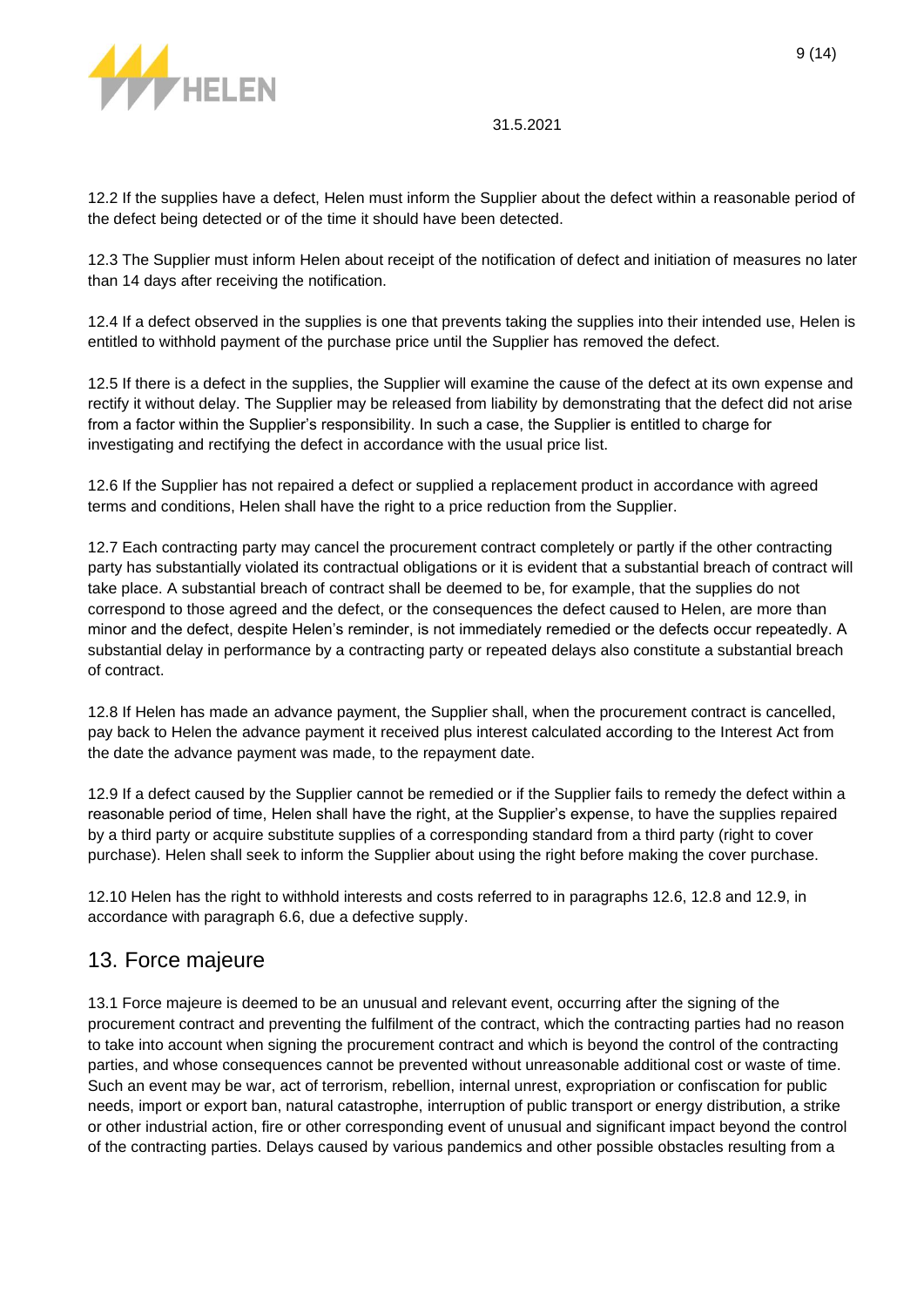

pandemic, which have arisen after drawing up the contract, will not automatically be regarded as force majeure, and their impacts will be assessed on a case by case basis.

13.2 A delay of a subcontractor shall be deemed to be force majeure only in case the subcontractor's delay is the result of an obstacle referred to in paragraph 13.1 and the subcontracting cannot be performed elsewhere without unreasonable waste of time or costs.

13.3 If the fulfilment of a contractual obligation is delayed due to force majeure, the period for fulfilling the contractual obligation shall be extended for as long as is reasonable, considering all the circumstances influencing the case.

13.4 Each contracting party must notify the other contracting party immediately about the occurrence of force majeure and also when force majeure ceases, after which the contracting parties must, at the latest, agree on its impact on the delivery.

13.5 Each contracting party may cancel the procurement contract completely or partly if the fulfilment of the contract due to the continuation of force majeure is delayed by more than four (4) months.

### <span id="page-10-0"></span>14. Damages

14.1 Helen and the Supplier shall have the right to receive damages for direct losses arising from the other contracting party's breach of contract. The contracting parties are not liable for any indirect or consequential damages.

14.2 If the procurement contract is terminated for a reason attributable to the Supplier on the basis of chapter 15, and losses arise to Helen from this, Helen shall have the right to damages for direct losses arising from the premature ending of the contract.

14.3 Helen shall have the right to receive damages for delay or other losses arising from the Supplier's breach of contract insofar as the amount of losses exceeds any delay penalty payable to Helen and any other contractual penalty separately agreed by the contracting parties.

14.4 Unless otherwise agreed, the contracting parties' liability for damages is at most the calculated value of the procurement contract.

14.5 The calculated value of the procurement contract refers to the value of the supplies that are the subject of the procurement contract between Helen and the Supplier. In a framework agreement, the calculated value of the procurement contract is the total value of acquisitions that Helen has and will make from the Supplier on the basis of the framework agreement. In procurement contracts of a continuous nature, or framework agreements, the calculated value of a procurement contract shall be the average purchases made per month, multiplied by the number of months corresponding to the contract period. With regard to procurement contracts valid until further notice, the calculated value of a procurement is determined on the basis of a 48-month contract period. If the loss occurs during an option period, the months of both the actual contract period and the contract's option period shall be taken into account when defining the calculated value of the procurement contract.

14.6 The limitations of liability specified in this chapter will not apply if the other contracting party has caused the damage willfully or through gross negligence, violated the confidentiality obligations or violated intellectual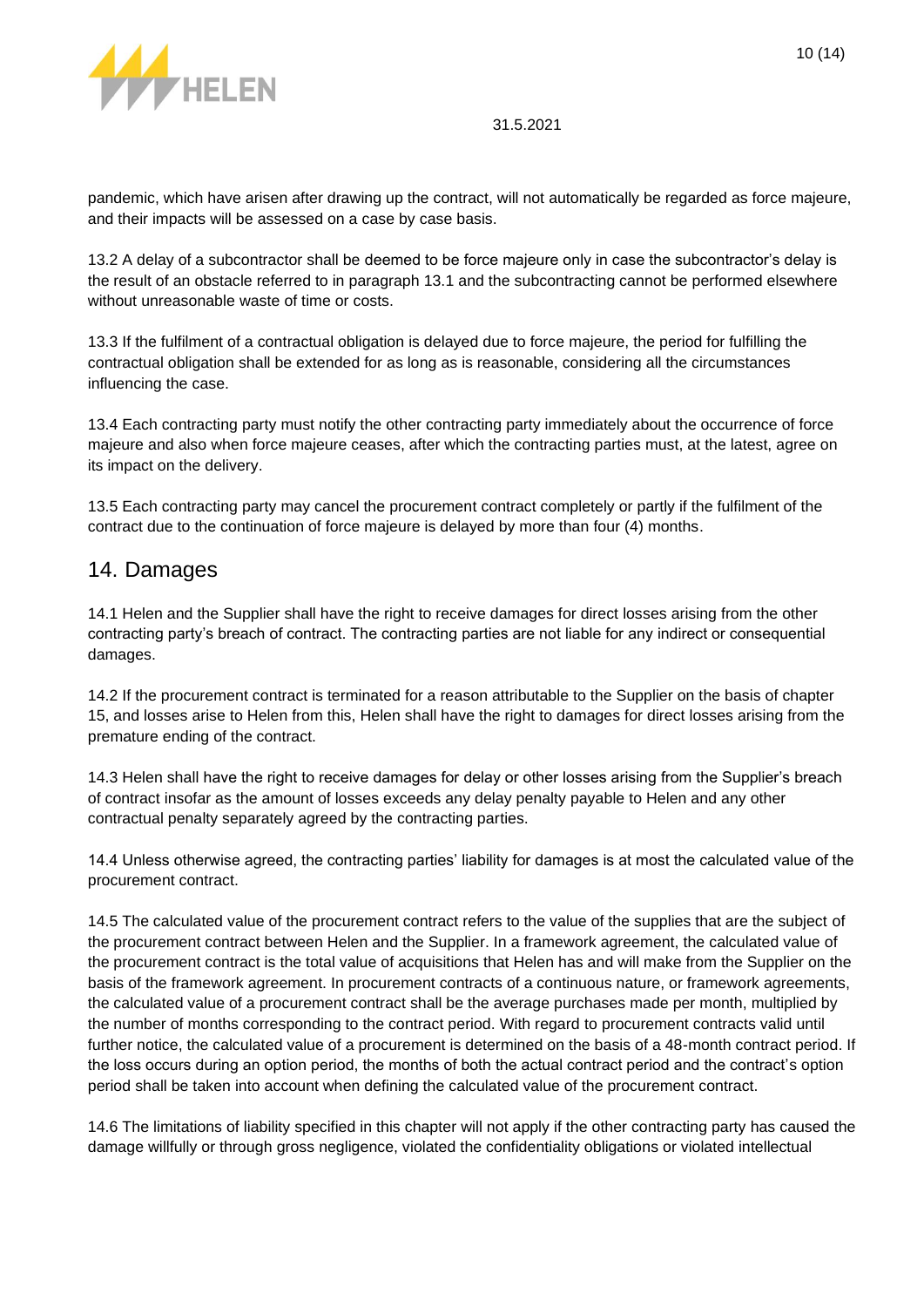

property rights. In such case, the injured contracting party has the right to compensation for indirect losses as well.

### <span id="page-11-0"></span>15. Termination of the procurement contract in special situations

15.1 Helen has the right to terminate the procurement contract with immediate effect if the Supplier is burdened by a mandatory criteria for exclusion referred to in section 53 of the Act on Public Contracts (348/2007), or discretionary criteria for exclusion referred to in section 54(1)(15-6), even if the criteria arose after the beginning of the contractual relation.

15.2 Helen shall have the right to give notice of terminating the procurement contract with immediate effect if the Supplier's financial or other circumstances are perceived to have changed substantially so that it cannot be assumed that the Supplier will fulfil its contractual obligations and the Supplier gives no reliable explanation about the fulfilment of its obligations. The termination shall be made within a reasonable time of Helen being informed about the existence of grounds for termination.

15.3 Before giving notice of termination, Helen must notify the Supplier about the threat of termination and give the Supplier an opportunity to provide an explanation within a reasonable period of time.

15.4 Helen has the right to terminate the procurement contract with immediate effect in full or in part if such a substantial change is made in the procurement contract that would have required a new procurement procedure by virtue of the procurement legislation.

15.5 Helen has the right to terminate the procurement contract with immediate effect if the procurement contract could not have been concluded with the Supplier because the Court of Justice of the European Union has in the procedure laid down in Article 258 of the Treaty on the Functioning of the European Union found that Helen has been in serious breach of the obligations by virtue of the Treaties and the Procurement Directive.

15.6 If Helen terminates the procurement contract on the basis of paragraphs 15.1, 15.2, 15.4 or 15.5, the Supplier shall have the right to receive full payment for supplies delivered up to the time the contract is terminated but shall not be entitled to other compensation as a result of the termination of the contract.

# <span id="page-11-1"></span>16. Intellectual property rights

16.1. Unless otherwise agreed, intellectual property rights to the supplies or related material will not be transferred to Helen, with the exception of the right of ownership to the supplies. All material that Helen and Supplier hand over to one another before or after the signing of the contract will remain the property of the transferor. Helen will, however, have an irrevocable right of use to the material transferred to it by the Supplier where the material will be used for a purpose related to the use of the supplies. The right of use includes the right to use, copy and make or commission changes to the material and transfer material for the performance of operation, service and maintenance tasks. When making or commissioning changes to material handed over by the Supplier, Helen must ensure that none of the Supplier's business or professional secrets are disclosed. When transferring material for the performance of operation, service and maintenance tasks, Helen must take care of sufficient confidentiality agreements. Helen has the right to transfer material to the party to whom Helen's tasks are transferred, with equal rights and obligations.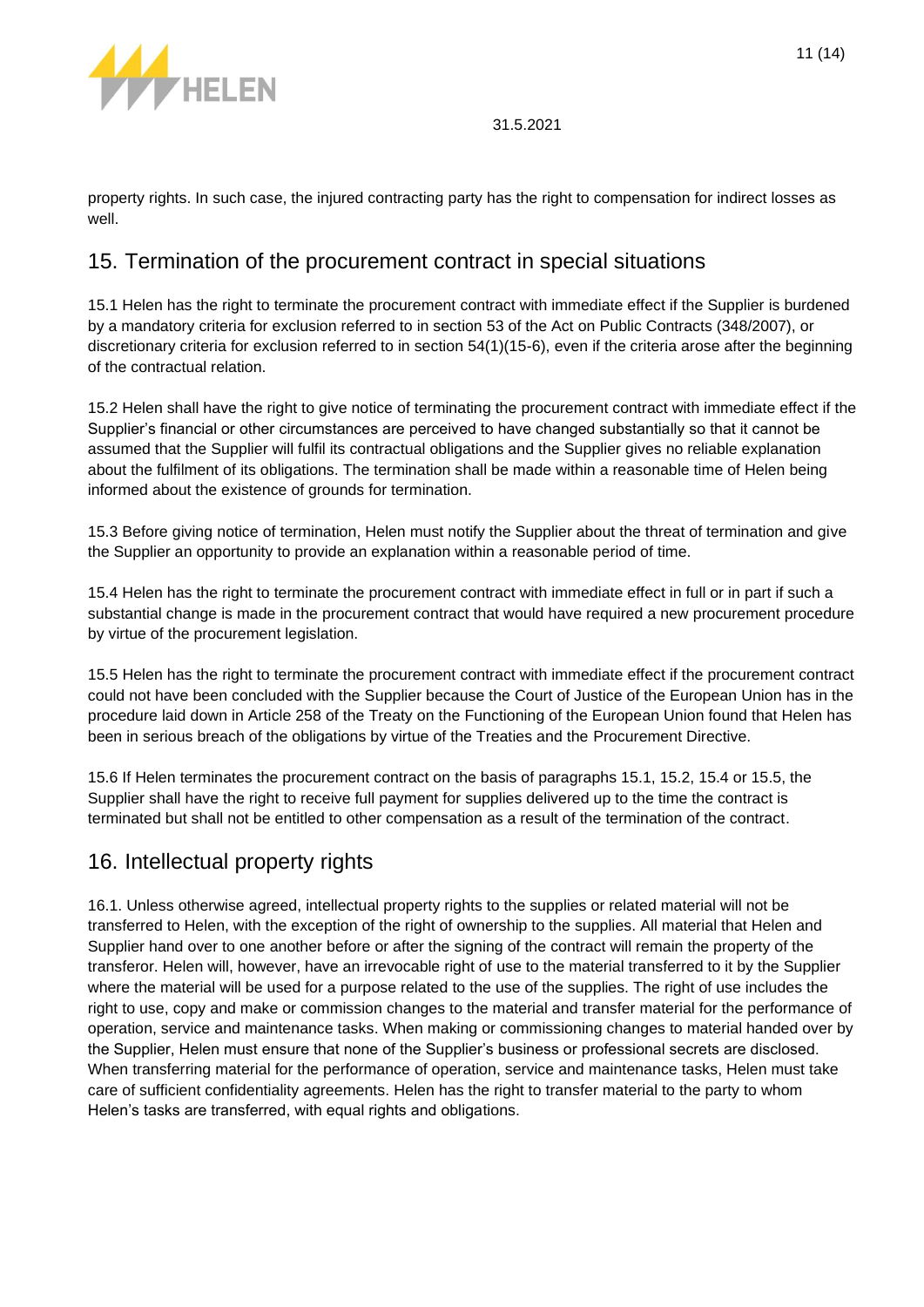

16.2 The Supplier is responsible for ensuring that supplies or related material provided by it do not, when used in accordance with the procurement contract, violate a third party's patent, copyright or other intellectual property rights valid in Finland.

16.3 If any claims are presented against Helen based on intellectual property rights relating to use of the supplies or related material, the Supplier is obliged to meet these claims on Helen's behalf at its own expense. The Supplier will be responsible to Helen for ensuring that no legal costs, damages, other compensations payable to a third party or other liabilities towards a third party are incurred by Helen through claims or obligations arising from intellectual property rights relating to the supplies or related material.

# <span id="page-12-0"></span>17. Confidentiality, Data Security And Data Protection

17.1 The contracting parties undertake on their own part to take care of and be liable for executing appropriate data security measures and protection of privacy in processing of personal data as well as complying with applicable legislation and regulations (including guidelines, decisions or recommendations of the competent data protection authority). Contracting parties undertake to inform each other promptly of any suspected data security and privacy threats.

17.2 The contracting parties shall process personal data and / or any other information, which the contracting party has access to or which the contracting party has otherwise in its possession due to the fact that the contracting party has entered into the procurement contract with the other contracting party, solely and exclusively for the purpose of fulfilling the contractual obligations defined in the procurement contract. This undertaking includes also the information, which the contracting party has gained during contract negotiations.

17.3 Helen is the controller referred to in the General Data Protection Regulation (2016/679). At the end of the commission relationship, the personal data related to the relationship, in the possession of the Service Provider, are handed over to Helen or, if required in the contract, destroyed.

17.4 If the Supplier handles personal data when carrying out the assignment, a separate data processing agreement shall be signed between the contracting parties or otherwise Helen's data protection guidelines shall be complied with.

17.5 The contracting parties shall undertake to keep secret such confidential material and information that they receive from each other and which under law must be kept secret, and to undertake not to use them for purposes other than in accordance with the procurement contract.

17.6 The transfer of information to an authority or other party on the basis of an obligatory official order shall not be deemed a violation of the obligation to maintain secrecy.

17.7 The Supplier shall not use the procurement contract or Helen's name in marketing or as reference without Helen's consent.

17.8 The obligations referred to in this chapter continue after the procurement contract period.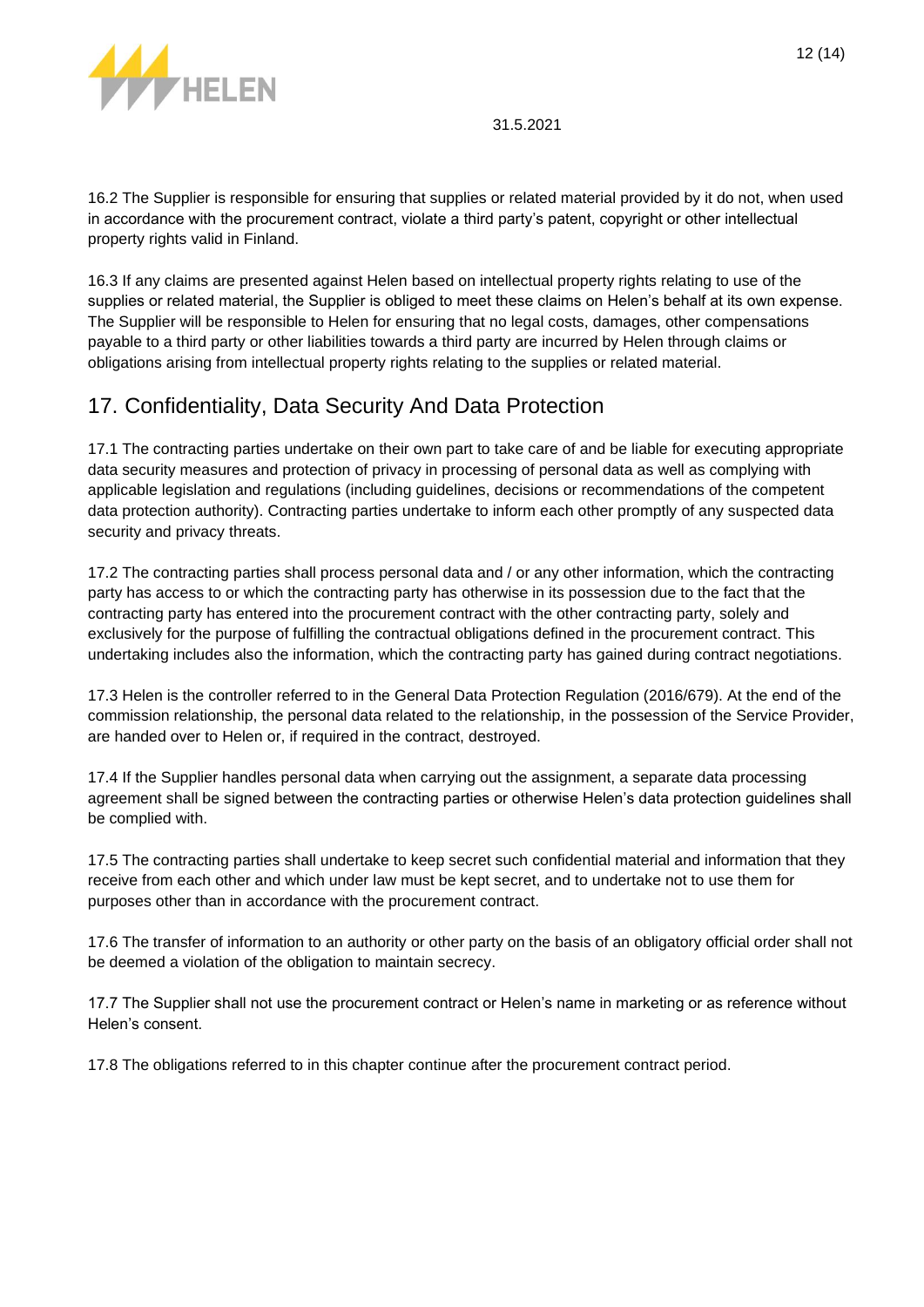

# <span id="page-13-0"></span>18. Ethical principles

18.1 The contracting parties obey the laws, decrees and regulations that govern their operations and act in honest, sincere and non-discriminatory ways.

18.2 The contracting parties respect human rights and the principle of non-discrimination, the Declaration on Fundamental Principles and Rights at Work of the International Labour Organisation and the ten principles of the United Nations Global Compact initiative. In accordance with these principles, the contracting parties treat each other, their business partners and other stakeholders in a fair and equal manner regardless of their nationality, ethnic origin, gender, age, political views, or religious conviction.

18.3 The contracting parties support open and active competition in the market, comply with competition regulations and binding stipulations, and expect competitors and partners to do the same. They combat the shadow economy.

18.4 The contracting parties do not accept bribery in any shape or form. The contracting parties do not accept from stakeholder's personal benefits, gifts or anything similar that would deviate from normal hospitality nor do they offer them.

18.5 The contracting parties comply with the principles of sustainable development. The contracting parties avoid or minimize harmful effects to the environment.

18.6 The contracting parties promote well-being and health at work and their business operations are guided by a high-standard safety culture.

18.7 The contracting parties shall agree to comply with Helen's code of conduct https://www.helen.fi/globalassets/helen-oy/tietoa-yrityksesta/vastuullisuuspolitiikka/heleninyritysvastuuvaatimukset-toimittajille-16.6.2020.pdf.

# <span id="page-13-1"></span>19. Transfer of the contract, changes and options

19.1 Without Helen's consent, the Supplier shall not have the right to transfer the contract to a third party, even partially. Helen shall have the right to transfer the procurement contract to a third party to whom Helen's tasks are transferred in full or partially.

19.2 Changes to the contract must be made in writing. Changes made in an electronic format shall be deemed changes in writing to the contract.

19.3 Changes relating to the supplies and their impact on the delivery schedule or price must be agreed in writing before measures are initiated.

19.4 If the procurement involves an option, Helen decides on whether to use it. The terms of the procurement contract apply to the option.